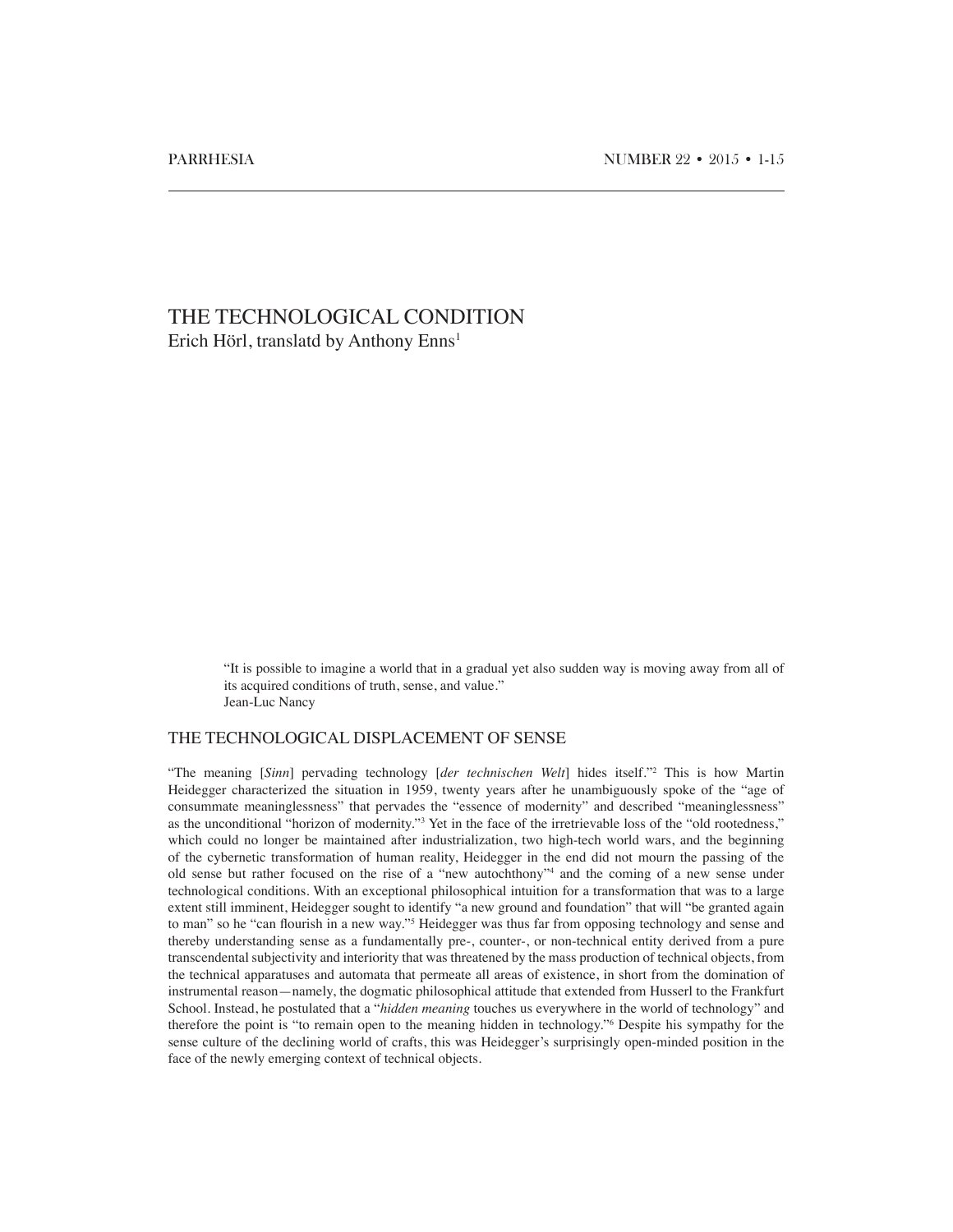words: not a fascination with presence, which despite or perhaps because of the development of new media technologies always also involved a certain pre-technical and pre-medial demand for immediacy. What is more central for the determination of our current situation seems to be what I call (modifying Husserl's wording) the *technological displacement of sense* (*Sinnverschiebung*), which refers to the destruction and displacement of the traditional significative and hermeneutic sense culture through technology, which fundamentally changes the concept of sense and thus reorients the entire sense culture.16 Under the technological condition, sense becomes a dimension of assemblages of coexistence that cuts through established ontological hierarchies. Under the sign of these assemblages of coexistence a fundamental "rediscovery of human reality" could take place (to use Gilbert Simondon's words). It is even possible that a new post-human humanism of the technological age is imminent, assuming that "every age creates a new humanism that corresponds in a certain way to its circumstances."<sup>17</sup>

In 1958—at the same time as Heidegger, but more fundamentally concerned with the evolution of technical objects and the development of cybernetics—French philosopher and mechanologist Gilbert Simondon characterized the traditional sense culture of meaning precisely according to its ancient object politics. In the introduction to his foundational work *Du mode d'existence des objets techniques* (*On the Mode of Existence of Technical Objects*), Simondon argues that the present culture, which is increasingly contrasted with a culture based on control and regulation, is "unbalanced because, while it grants recognition to certain objects, for example to things aesthetic, and gives them their due place [*droit de cité*] in the world of meanings [*monde des significations*], it banishes other objects, particularly things technical, into the unstructured world of things that have no meaning but do have a use, a utilitarian function."21 For precisely this reason it still turns out to be "ancient culture incorporating as dynamic systems artisanal and agricultural techniques of earlier centuries," whose code "is based on the experience of man working with tools."<sup>22</sup>

The current shift in the history of sense is particularly informed by the rise of new object cultures that are more active and automatic, not to mention "smarter," more and more immersed in our environments, informing our infrastructures, processing our experiences and backgrounds, and operating in new micro-temporal regions, which are all characteristics of the face and logic of cyberneticization. These object cultures, with which we are intimately coupled, are truly techno-logical, in an eminent sense of the term, and they ultimately unhinge the sovereignty and authority of the transcendental subject. The latter was a writing and reading, an alphabetized, a grammatized subject in the strictest sense, and later a cinematographic subject, but in each case it was a subject that integrated and embodied the media-technological conditions underlying its production of experience and meaning: thus it directly adopted its basal media-technological couplings in its schematics, and this is precisely how it incorporated its media-technological conditions directly in a subjective synthesis. For reading and projecting (i.e. alphabetic and cinematographic) subjects, however, the operations of new technological object cultures have for a long time been unreadable, imperceptible, and illegible; indeed, they increasingly disappear entirely.18This not only reverses the transcendental operating system that is specifically shaped by each media technology and points to a new and now unavoidable "transcendental technicity"19 that underlies all experience in today's technical world, which is based on computational networks; rather, it ultimately shatters the entire significative sense culture that is centered in the hermeneutic type of subjectivity, $20$  as this type of subjectivity regarded aesthetic objects as carriers of meaning and banished, ostracized, negated, and displaced technical objects from the realm of meaning until well into the twentieth century.

Although Heidegger ultimately did not have the conceptual tools necessary to develop a new and fundamentally philosophical redescription of the technical world, it is apparent today that his plea for openness with respect to the sense of the technical world, which remained hidden at the time, was extremely prescient. Although general cyberneticization has revolutionized our relations to things, to living entities, to non-human entities in general, to the earth, and lastly also to ourselves and others, in short: although the development of new information and communication technologies from the second world war until today has revolutionized the relations of subjectivity to its outside and supported concepts like "control" and "surveillance," "emergence" and "autopoiesis," "network" and "management," it nevertheless signifies neither the final expulsion nor the technical end of sense in general, much less the technical end of all subjectivity as such. However, it is the end of a prominent, persistent, dogmatic, and conventional sense of sense—namely, the representative sense of sense in terms of significance.<sup>9</sup>

Early on and without realizing it, Claude E. Shannon formulated the slogan for this upcoming development in the history of sense with his famous turn towards the irrelevance of semantics, and thus signification, for the engineering problem of information and communication, out of which the new "general theory" of the communication age emerged,10 even though it was supposedly misunderstood for a long time as the manifestation of a crossing over into the non-hermeneutic realm *beyond* all sense. Under the epochal title of cybernetics, which refers not merely to a historical meta-discipline but rather to an ontological and epistemological formation in the history of power and subjectivity,11 we are subject to a fundamental transformation in the history of sense that produces and establishes a new post-significative order of sense.12 Ever since the arrival of cybernetics we have entered into the new territory of the technological condition, which is where the process of experiencing the world and constructing sense now takes place. The nature of this new territory gradually becomes clearer precisely through its groundlessness: as a regime of sense that exposes the originary technicity of sense, that constantly merges human and non-human actors, that operates before the difference between subject and object, that is endlessly prosthetic and supplementary, that is immanent rather than transcendental, and that is to an unheard-of degree distributed and indeed ecotechnological. This regime of sense requires a radically new description of its characteristic formative processes, which has yet to be performed.<sup>13</sup>

> Following Simondon, the "hermeneutic field"23 of the modern interpretation of the world can be characterized first and foremost through the forgetting or constitutive exclusion of technical objects, which are *minorized* to instrumental and utilitarian functions that correspond to the artisanal and agricultural world of the working man rather than the already extremely mediatized, industrial, technological world, and as a result this modern hermeneutic field must be undermined precisely through the evolution and proliferation of technical objects. Simondon refers to the emergence of "technical ensembles" or machine networks as "open machines," which, unlike closed machines, constitute an entire "society of technical objects"24 that also includes humans as interpreters. The gradual transition from "closed object" to "open object,"25 and thus the advent of a networked

In recent years there has been no lack of skepticism concerning hermeneutics and interpretation, which already represents a reaction to this fundamental shift in the history of sense, even though these skeptics are mostly groping in the dark with regard to their own motives and backgrounds—that is to say, the epochal imperative that also applies to them. However, it seems to me that what is truly essential for a description of our current situation with regard to the history of meaning is not the constellation of "presence cultures" and "meaning cultures" or the return of an "intense desire for presence" and "presence effects,"14 which was displaced by the long-lasting "central position in the humanities of interpretation"<sup>15</sup> and the dominance of sense cultures; in other

If Heidegger's early instrument-oriented hermeneutic of Dasein first raised the question of the sense of being by placing the subject in the world of objects and explaining all sense as fundamentally a matter of artifactual referential context, then he already recognized the unavoidable historicity and dynamism of object positions, which in the end were supposed to till the field of the hermeneutic of Dasein that he himself had cultivated. His powerful reformulation of meaning and his redefinition of the sense and scope of hermeneutics in general eventually appeared, in turn, to be permeated by a specific object-historical disposition that was understood to be in decline. As early as the mid-1930s, however, Heidegger justified his suspicion regarding the traditional interpretation of the thing-question with an argument inspired by the direct observation of younger scientifictechnical object cultures: "So it could be that in our natural world-view we have been dominated by a centuriesold interpretation of the thingness of the thing, while things actually encounter us quite differently."<sup>7</sup> When considering quantum physics and technology, it eventually becomes apparent to him that "in fact, an original reference to things is missing."8 From today's media- and technical-philosophical perspective this statement is epoch-making and can be taken quite literally as the basic principle of a new and increasingly popular objector thing-oriented onto-technology of genuine indeterminacy, original lack, constitutive need, unavoidable insufficiency, and fundamental fault that affects all forms of referentiality and relationality.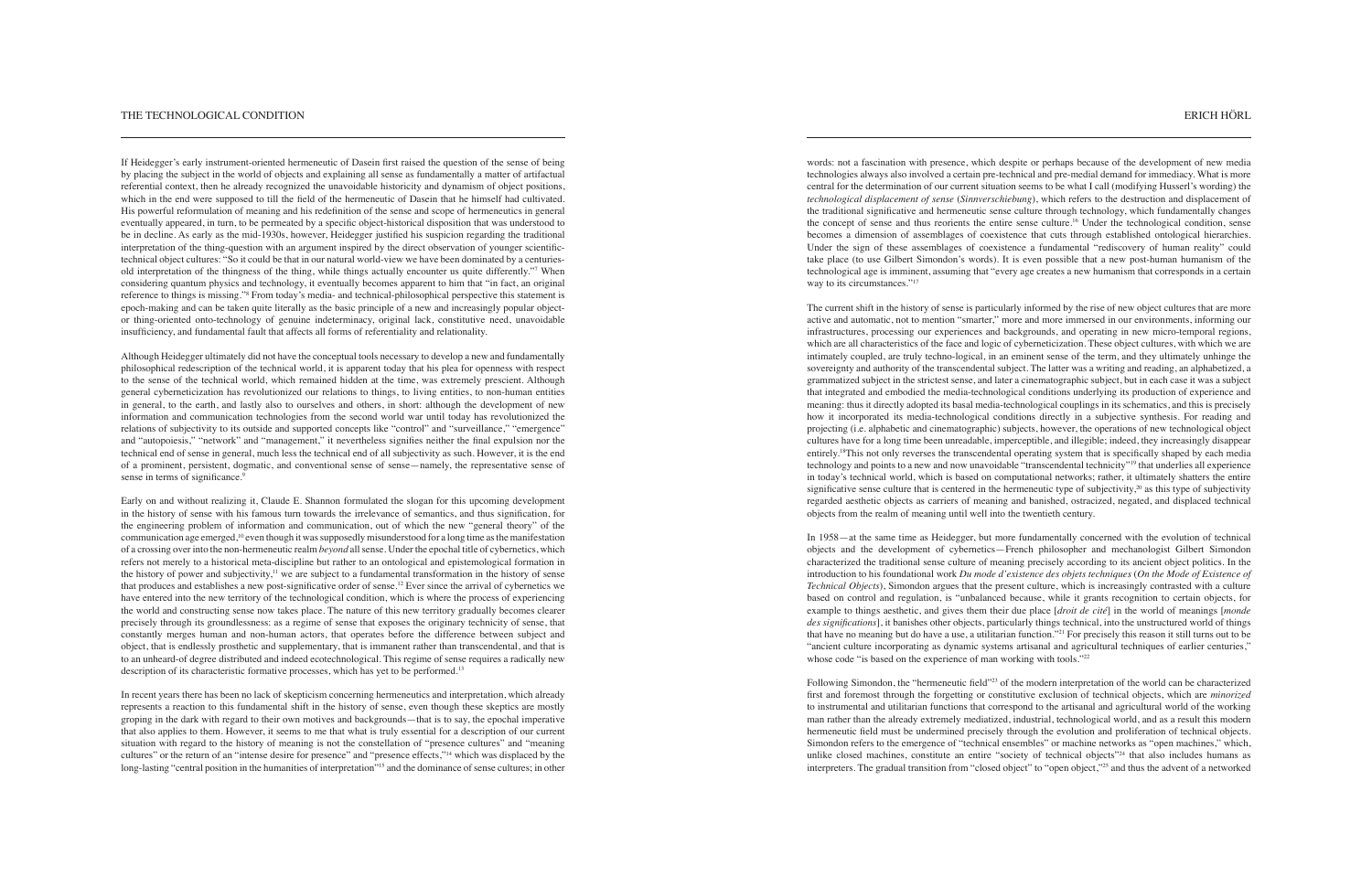The reason why even radicalized negativity semantics, which are distinctive of a wide range of post-hermeneutic undertakings, lose their descriptive power and ultimately their relevance under technological conditions can be explained through the close connection between work, negativity, and meaning on the one hand and a certain antiquated image of technics on the other hand, which collectively shape the physiognomy of the disappearing sense culture. Jacques Derrida very precisely examined the extent to which work, signification, and negativity go hand in hand as a sense-historical triumvirate, so to speak, and the extent to which the meaning-giving subject is thereby only a philosophical translation of the working subject, so work is always the work of negativity, the work of meaning.33 However, Gilbert Simondon provided the insight that this entire sense culture depends on a certain interpretation of technics and represents the most influential expression of this interpretation. He revealed the tremendous epistemological and ontological structuring power of the "paradigm of work"34 and demonstrated the central position of the hylomorphic schema in the history of sense, which turns the centering of work into the foundation of metaphysics. The entire ontological and epistemological organization of the occidental sense culture is encapsulated in the hylomorphic juxtaposition of form and matter, which is nothing else but a representation of work and its basic object relations, which minorize technical objects. In my opinion, this is the main point of Simondon's study, and it is of central importance for an understanding of the technological displacement of sense.

The technical operation that *form imposes on passive and undefined matter* is not only the operation abstractly envisaged by a spectator who only sees what goes into the workshop and what leaves it again without understanding the process as such. It is essentially an operation that is ordered by someone free and carried out by slaves…. The active character of form and the passive character of matter correspond to the transmission conditions of the order, which presupposes a social hierarchy.... The difference between form and matter, between soul and body, reflects a city that

For Simondon, work did not have any anthropological primordiality. In pre-cybernetic times, however, when technical object cultures were insufficiently concretized, work was a privileged action that focused on results and finality and obscured relations, mediations, and objects. Without direct dialogue, humans and the world or nature were placed in relation to the object, but only indirectly via the hierarchical structures of the community and in accordance with their purely functional organization. This notion of work and the closed work community restricted and denied any opening created by the technical activity of the individual and the autonomy of the technical object that arises from such activity—in other words, the supplementation and modification of being through individual technical labor—for at least as long as this was still somehow possible from an object-historical perspective.35 The hylomorphic schema, which distinguishes between form and matter, thus provided an important ontological descriptive pattern formulated under the banner of work and secured its dominance in the history of sense. Yet the schema itself not only has a clearly detectable "technological origin"36 in the world of manual labor (in the shaping process of brick production to be precise), so its relevance for forced technological relations is already very doubtful, but it also repudiates the fundamental technicity of the operation. The main point of Simondon's work on the history of sense is that a hylomorphism that obscures technics in this way has shaped the entire occidental practice of describing concrete physical, psychical, and social processes, and as a result these processes are primarily modeled as anti-technical. As Simondon writes,

In almost all of the diagnoses of the present, this profound transformation in the history of sense through technology is grasped, sometimes even contrary to their own intention. This occurs in a very significant way in the case of the so-called "post-hermeneutic,"26 which Dieter Mersch plausibly described as the philosophical underground of the twentieth century and the philosophical-political order of the day; and it actually occurs precisely where it emphasizes as its own core content the indeterminable, unjustifiable, inaccessible "other of sense" (*Sinnandere*) or the "fundamental negativity" of the "eccentric, exterior, or *ecstatic*"—in short, the "emphasis of the  $ex-$ ."<sup>27</sup> For the "oblivion of  $ex-$  istence"<sup>28</sup> of the hermeneutic sense culture, which Mersch rightfully assigns even to its most extreme and radical philosophical outsiders, like Heidegger, Levinas, and Derrida, only becomes recognizable, in my opinion, through the ex- of technology. The original exteriorization and "being outside oneself"—the original and unavoidable exteriority—on which the post-hermeneutic fascination with negativity and its pathos of the "discovery of an original wound"29 depends, is first accentuated and implemented historically through technology. In any case, the prominent protagonists of post-hermeneutic thought have themselves affirmed that the ex- of existence, which for them is unavoidable, exposes precisely the "'essential' technicity of existence"<sup>30</sup> and the "essential technicity that makes up (the condition of) finitude":<sup>31</sup> a technicity that continually refers to the originary fault—the always absent, missing, faulty origin—out of which all existence is endlessly technical and given over to technical becoming.<sup>32</sup>

> There is a gap in the hylomorphic representation that makes true mediation disappear…. The hylomorphic schema corresponds to the knowledge of a person who remains outside the workshop and only takes into consideration what goes into it and what comes out. In order to experience the true hylomorphic relationship, it is not enough to enter the workshop and work with the manufacturers: it would be necessary to enter into the model or pattern itself *in order to trace the different levels of physical reality of the shaping operation*. 37

Against the background of the socialized representation of work and the individual inscribed in it, the hylomorphic concept also turns out to be limited to a specific and in the strict sense pre-technological sense culture, and it is therefore thoroughly historical:

structure, involves the embedding of these actors in the digital, information- and CPU-intensive environment of new media and in automatic environmental technologies, which collectively represent the new dispositif of transformatory technologies. This ultimately transgresses the basic categorial dispositions and forms of intuition that have been controlled by the meaning-giving and meaning-carrying intentional subject, which was formerly the central actor and key protagonist of the sense culture, and it replaces this subject with a new nonintentional, distributed, technological subjectivity that is informed by machinic processes and speeds. Under the technological condition, the traditional categories of the meaning culture and its associated conceptual and intuitive regime—in other words, the pre-technological temporal and spatial relations of conscious subjects—simply forfeited their power to describe and provide evidence. It is increasingly apparent that the transcendentality expressed in these categories is limited, as it neglects all of the technology-saturated modes of production and operation of contemporary subjectivity. While Simondon still hoped to incorporate technical objects into the traditional world of meaning through his program of cultural reform, the evolution of technical objects had long since fundamentally transformed the sense culture itself and even the sense of sense. If the inferiorized and minorized technical object–which was once the degree zero of the sense culture, or let's say its infamy–now appears in the technological age to be one of the main actors at the heart of the sense culture, then this fact represents an extremely far-reaching shift in the history of the subject and the object. It is a comprehensive treatment of this shift that has to be undertaken under the title *the technological condition.*

Another issue is whether technological sense can still be adequately understood using the concepts and figures of exteriority, negativity, uncertainty, lack and default, as a long tradition culminating in post-hermeneutics suggests, or whether technological means have already brought us to the post-history of negativity and its corresponding semantics, in the sense of Alexandre Kojève's statement concerning the end of history. Even though up until now technics has been undoubtedly understood most strikingly in theoretical milieus fascinated with negativity, and it has repeatedly been conceived as a form of prosthetic compensation, externalization, extension, and supplement to the insufficiently equipped, incomplete, and indeterminately finite living being in short, as the exteriorization of the primordial negativity of the human—this seemed thoroughly plausible under instrumental relations of being. These theories were based on the working subject's relation to the world, as the working subject constantly had to negate and transform its conditions due to its own unavoidable needs. However, the technological displacement of sense could reveal a cybernetic constitution, which can hardly be described by means of a negative-anthropological or negative-ontological concept of finitude. I am thinking in particular of the immanentizing tendency, which is connected to the ecologization of being through the latest information and communication technologies, or also the interiorizing tendency resulting from nanotechnologies, biotechnologies, and the program of *converging technologies*. These are areas where technological development itself surpasses all of the established negativistic descriptions of the technical.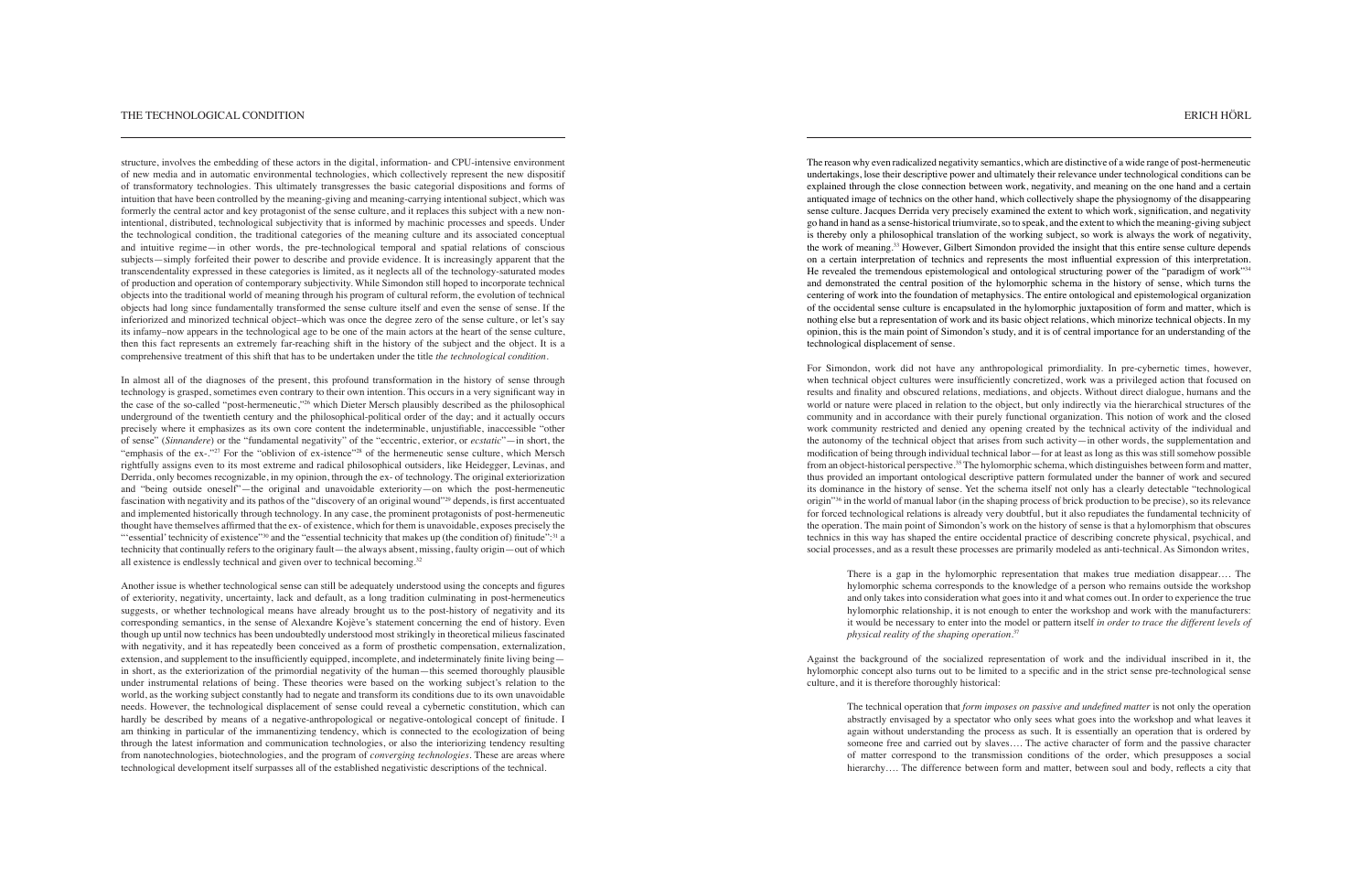#### consists of citizens and slaves.<sup>38</sup>

Under the conditions of the second mechanical natural state work is transformed into instrumental work, or rather, to be more precise, it becomes "an attribute of both living and non-living material forces."49 The human itself is thus mechanized, as "human and non-human material forces are assimilated into one another and collectively constitute a unified, homogeneous machine."<sup>50</sup> Moscovici specifies that the main actor in this natural state, under the machine conditions of classical mechanics, is "the transmission mechanism, which serves as the intermediary between the machine tool and the power source and which lends the desired direction, intensity, and complexity to its movement."51 Only the third, cybernetic natural state, which had just appeared at the time of Moscovici's reflections, abandons the hylomorphic sense culture formed by classical instrumental technics and work. On the basis of information and communication technologies, the central activity becomes transinstrumental control performance, which can no longer be described using the opposition of form and matter. Moscovici saw this clearly, even though he still appeared to hold on to the concept of work: "Regulating work thus belongs to a new genus. Its task is not the forming of objects."<sup>52</sup>

there is no radical break between the human and the material to which he gives form."48 The outside, to be more accurate, is thereby strictly speaking nothing but an exteriorization of the working man. The theory of exteriorization, which views objects, tools, and indeed all technics in general as an extension and projection of the human—a theory that is still or rather once again prominent today—maps precisely the situation of the organic natural state, and therefore it still defines the image of technics from this point of view. Against this backdrop, hylomorphism proves to be the ontological program of this natural state, formulated since Aristotle, which separates the active subject, who gives form and meaning, from the passive material or object, which is formless and senseless.

My thesis is that in cybernetic relations, in which the forming of objects is no longer the core activity of human and non-human actors—and that is the defining characteristic of the technological condition—there is at the same time also a shift in the status and sense of objects as such, or what an object even means, towards systemic, active, intelligent, and communicating objects. This shift implies a momentous redefinition of our entire objective condition and the place that we as subjects occupy therein. The modification of the sense culture that is technologically implemented in this way eventually leads to a fundamental ecological reorientation of the mode of cognition and being, whose contours we are only just beginning to recognize.

The technical object, which has become separable, can be brought together with other technical objects according to one montage or another. The technical world offers an undefined number of available arrangements and connections. This enables a liberation of human reality, which is crystallized in the technical object; to construct an object is to prepare an arrangement and make it available.<sup>40</sup>

> In the first phase of the cybernetic natural state, the emergence of the technological condition was still commonly perceived and modeled from the theoretical and historical perspective of machines rather than objects, which was most likely due to a certain fixation on machines in the mechanical age. The transition from classical to transclassical machines that Gotthard Günther has repeatedly described since the 1950s, the already mentioned distinction between closed and open machines that was developed at the same time by Gilbert Simondon, Heinz von Foerster's differentiation between trivial and non-trivial machines since the late 1960s, and Humberto Maturana and Francisco Varela's distinction between autopoietic and allopoietic machines were all to some extent reflections cast into systematic differences that simultaneously expressed the transition from the technical to the technological world.

Years later, it is precisely this paradigm that catches on under the title "assemblages" (*agencements*) as a new post-significative schema that is no longer oriented towards the despotism of the signifier, even though its technicity is paradoxically effaced or negated. For Simondon, however, it is technical activity that *first* models the collective, creates a technical milieu of transindividuation, and thus inaugurates what I have termed a new technological sense culture. Technical activity is first and foremost a form of distributed agency, although it should be noted that this also to a certain extent contradicts Simondon's emphatic, actor-centered appeal to the technician as opposed to the worker. It is no longer attributable to the unity of an actor or subject, but rather it is an expression of a distributed "ecotechnological subjectivity,"41 as we will soon see.

> Nevertheless, Simondon––undoubtedly in direct connection with Georges Canguilhem's organology and later especially neocybernetic systems theories––already recognized the foundational object-historical tendencies and turned to questions and concepts that increasingly describe our technological condition, like *milieu*,environment or *Umwelt*. These concepts thus first attained their full actuality and scope through younger media-technical developments and visions, which heralded the proper phase of the cybernetic natural state.53 Since the end of the 1980s, as Katherine Hayles phrased it, computation has begun to move "out of the box and into the environment."54 This stage of intensified and comprehensive cyberneticization can no longer be grasped in terms of the machine and its concomitant conceptual politics. It is first and foremost a matter of the military-industrial repositioning of the object and object relations, which is still not closed and which brings us first into cybernetic relations in the strict sense: namely, into the relations of a network environment, which is saturated or indeed inundated with various technological object cultures, which is characterized by

Serge Moscovici's theory concerning the historicity of natural states,<sup>46</sup> which I am using here, already explained in the 1960s the "relationship between human and non-human forces "47 as the crucial problem area of a new science called *political technology*, whereby Moscovici, in my opinion, made Simondon's thoughts on technical objects more historically precise. The first organic natural state extends from the end of the Neolithic Age to the Renaissance, and its sense culture is informed by the central position of the tool and the craftsman, as the work of forming objects is the center stage of human activity. "In this organic natural order," Moscovici writes, "there is nothing beyond human contact, and everything is subject to it in a way. Consequently

This is the crucial point revealed by Simondon's theory of technics and its extreme contemporaneity: in opposition to the unmediated community of the occidental fascination with work as a model of the sense culture of meaning, Simondon relies on the "collective group" (*le groupe collectif*) in the sense of a system, even a society, of psychic, technical, and collective individuals produced by technical activity: the "transindividual collective."39 In accordance with the history of objects, this collective is participatory, like the network structure of open objects, and it consists of long chains of operations. The schema of this collective condition and the redefinition of collective relations in general, which could represent the basis of a newly emerging sense culture, is the "montage":

The struggle for a new description of the technical world still represents the primary task of media philosophy today. Blumenberg's question, "where is the 'problem' of technology,"42 is in a way still unresolved with regard to the precise determination of the place of technology and the entire scope of the question. It involves an examination of not merely some regional site and aspect of the present, but rather the core of the contemporary question in general—in other words, it involves the highest virulence and urgency of contemporary thought. We are still in the process of developing a "*technological theory of existence*,"43 as Max Bense, one of the first cybernetic enthusiasts, had in mind. "This theory," Bense clearly explained, "examines the technological condition of being and aims to provide an empirical outline of its categories and modes, which correspond to the expressions of actual existence."44 Bense's observation at the time concerning the surrationality of technology and the discrepancy it reveals between the old language and the new things is still valid today: "We must interpret, describe, explain, depict, represent, express, evaluate, affirm, and negate the things that we are suspicious of and that should be familiar, habitable to us—it is the only way to evade their oppression."45

# GENERAL ECOLOGY

The term "technological condition" refers to the new situation in the history of sense, which was instigated by cybernetics as a third natural state in contrast to the previous "technical condition" that characterized both the organic and the mechanical natural states.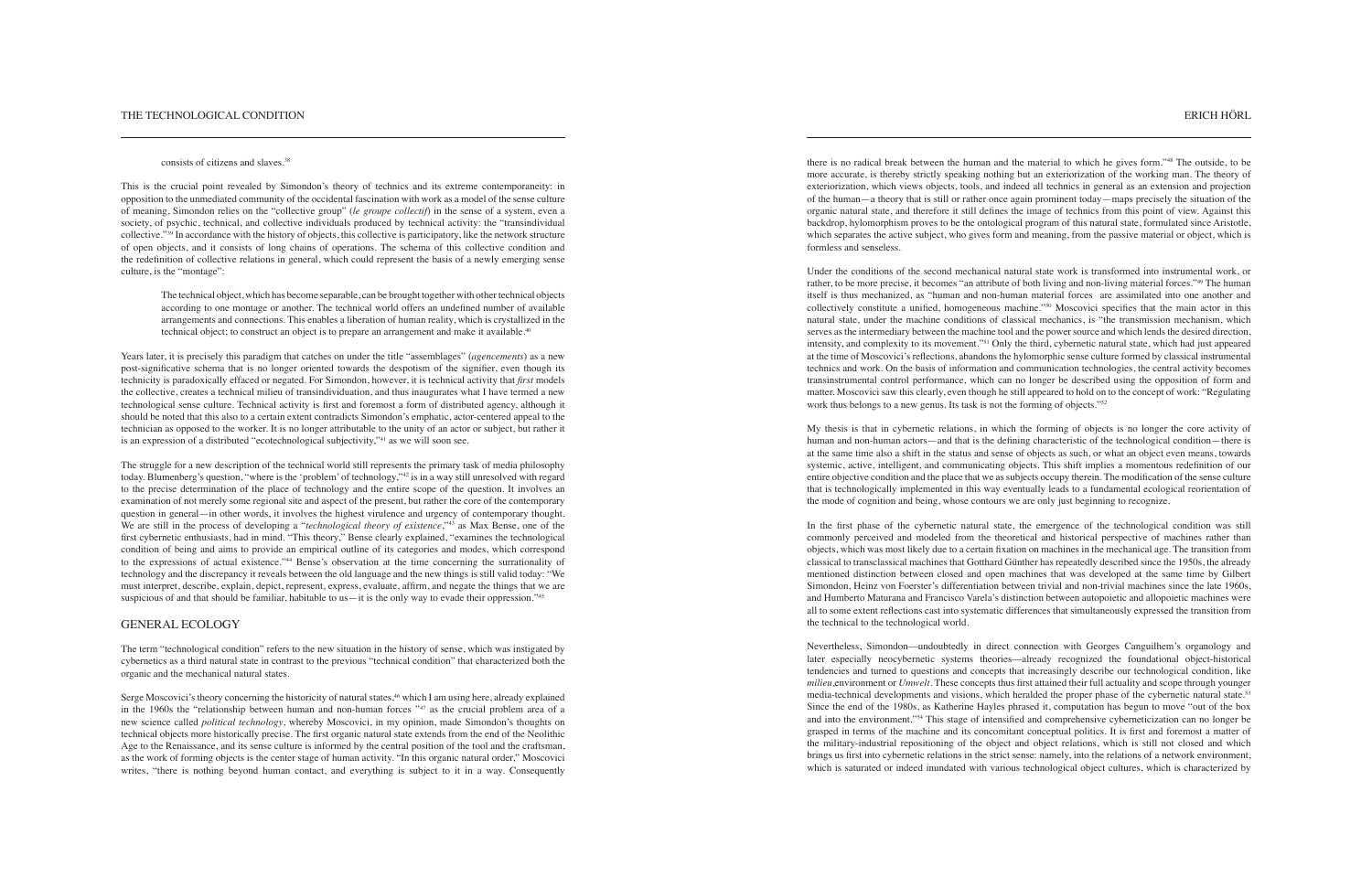connection with Michael Polanyi, Hans-Georg Gadamer und Martin Heidegger. Weiser introduces his program with these sentences: "The most profound technologies are those that disappear. They weave themselves into the fabric of everyday life until they are indistinguishable from it."66

All human activity depends upon an imputed background whose content is rarely questioned: it is there because it is there. It is the surface on which life floats. At one time, the bulk of this background would have consisted of entities which existed in a "natural order", all the way from the vagaries of the surface of the earth through to the touch of currents of air or the itch of various forms of clothing through to the changes in the sky. But over time, this background has been filled with more and more "artificial" components until, at the present conjuncture, much of the background of life is "second nature", the artificial equivalent of breathing. Roads, lighting, pipes, paper, screws and similar constituted the first wave of artificiality. Now a second wave of second nature is appearing, extending its fugitive presence though object frames as diverse as cables, formulae, wireless signals, screens, software, artificial fibres and so on.<sup>67</sup>

While this computer-based neo-ecologization was still primarily a topic in a speculative branch of computer science in the 1980s, the great transformation of the "background" recorded by Thrift with reference to Heidegger has since been rapidly put into effect albeit on a more solid technological basis:

It is precisely these new, excessive, mostly electronic "object frameworks" that today guarantee the recursivity of the world and are to be understood as the technological unconscious. According to Thrift, they bend "bodieswith-environments to a specific set of addresses without the benefit of any cognitive inputs. The technological unconscious is therefore a pre-personal substrate of guaranteed correlations, assured encounters and therefore unconsidered anticipations."68 Through the implementation of intelligent environments the surfaces and textures of everyday life are intensified, automated, and powered by all kinds of software-controlled devices. This results in the genesis of a "process reality" that anchors "more and more of what was regarded as 'human' in the 'environment' in the form of small cognitive assists but which are drawn on pre-cognitively," and therefore "this new technological world is working directly into our unconscious."<sup>69</sup>

It is significant that Thrift also surmises the profound sense-historical dimension of such developments. By examining how they reshape being-in-the-world as a whole, his project is nothing less than "a genealogy of background"70 that is supposed to take into account the genesis of "a new sense of the world"71 due to progressive cyberneticization. He refers to the new sense of "a radio-active world" 72 and to the sense of a multiplicity of "new generative microworlds" 73 that radically change how the world appears, manifests, and reveals itself. What he is describing is nothing other than the technological displacement of sense. Under the technological condition, this new sense of sense can be understood, in Thrift's words, as emerging from distributed, exteriorized "intelligencings" and "infovorous geographies."74 It is no longer simply a question of hermeneutics, but rather a matter of "ecologies of intelligence."75

The idea of open objects linked to and extended through the existence of nets, which Simondon fundamentally apprehended as the signature of the technical-industrial world, is concretized today in the form of an infrastructural revolution. In order to name a prominent development, I am thinking in particular of the mediatechnical evolution of RFID chips and thus labeled objects, which is supposed to culminate in an internet of things.56 Bruce Sterling refers to the military-hyperindustrial complex of the new object-orientation as the "RFID world,"<sup>57</sup> which may have initially appeared as a primarily logistical reorganization with grave implications concerning the rise of a control society; however, what actually changes in the "RFID world" is nothing less than subjectivity itself at its deepest layers. In combination with embedded sensors, mobile technologies, and relational databanks, RFID simultaneously destabilizes traditional ideas of the human construction of the world and meaning, as Hayles points out. RFID thus provokes a profound "crisis of interpretation" and once again raises the question of "meaning-making in information-intensive environments"<sup>58</sup> beyond all dogmatic sensecultural truisms, which is the ongoing sense-historical dimension from which Hayles' analysis is ultimately carried out. RFID opens the possibility—and the stakes could not be greater—of "shedding the burden of long-held misconceptions about cognition and moving to a more processual, relational and accurate view of embodied human action in complex environments."<sup>59</sup>

In short: RFID solidifies, according to Hayles, nothing more and nothing less than the popular contemporary program of distributed cognition. It objectively transforms our image of thought.60 The "smart dust" of minuscule interconnected objective actors reveals to a certain extent a transcendental technicity that increasingly displays the features of technological immanence. Machineness is thereby replaced by thingness. Consequently, "the emphasis shifts from the traditional triad of human/animal/machine," with which first-order cybernetics still operated, "to human/animal/thing."61 That is, in my opinion, the strong historical-ontological eventfulness of RFID, with which a new primarity or indeed primordiality of environmentality stands out as the main feature of the technological condition—an originary environmentality that in turn is also increasingly promoted in scientific research as well as in the arts, even if only casually noted, through phantasms of a new technoanimism of wild electronic environments.<sup>62</sup>

> Nevertheless, there is one common denominator in the descriptions briefly mentioned here: the new sense culture of the post-significative technological age, which follows the long-lasting sense culture defined by the technology of writing, is characterized as *generally ecological*, and its description is thus the task of a general ecology.76 The originary heterogeneity and complementarity of sense contemplated by Félix Guattari—the first general ecologist and theoretician of a technological unconscious—assumes a very clear form today: the "radical ontological reorganization" on the basis of a new and in the strongest sense exterior machine culture of "proto-subjective diagrams," which displaces "the totalising scope of the concept of the Signifier"77 and its psychic and collective structuring power, is today the general ecological reality of an extensively cyberneticized, heterogenetic subjectivity that is techno-logically distributed in the environment. The cybernetic subjectivity, which can only be described ecologically as the integration of different psychic, collective, and technicalmedial milieus of subjectivization, follows the long-lasting scriptural subjectivity of the epoch of writing. The subjective transcendentalism of the age of writing is thus superseded by the transcendental technicity

hyperconnectivity and an explosion of complexity, and which is automatically communicating and CPUintensive. Under the technological condition, people exist in a broadband world in which they are permanently connected to and embedded in diverse objects that communicate and operate automatically and by now for the most part even bypass subjects altogether. Against the backdrop of this "environmental" ("umweltlichen") *agency* (as Heidegger would put it), which is distributed across a diverse array of objects, the concept of the machine itself is increasingly replaced by the concept of the object in theoretical descriptions of the culture.55

British geographer Nigel Thrift, an important surveyor of the new electronic geography and a precise observer of the ecotechnological turn, points out that while RFID technology is a key aspect of a general developmental tendency it is merely one element in the collective implementation of "a new kind of technological unconscious."63 The rise of objects that are continuously transmitting in their environment, the rise of *ubiquitous* or *pervasive computing* as well as *calm technologies* after which computation becomes context dependent and seamlessly embedded in the environment and things are connected to ubiquitous invisible computer networks, the rapid proliferation of mobile media like GPS or *smart phones*, developments like *smart clothing*—clothing with embedded electronics—and *grid computing* all bring about a complete restructuring of everyday life and a readdressing of the world in general.64 In this new technical unconscious we will eventually be forced to recognize a *technological unconscious* in the strongest sense.

Since the mid 1980s Mark Weiser and other pioneers from *ubicomp*, ubiquitous computing, have been occupied with a new conception of the way computers exist in the world. After the age of the mainframe and the subsequent PC era and contrary to this era's reveries of virtual reality, computers were supposed to be released, distributed, and integrated into the external, physical world and ultimately to "vanish into the background" completely.65 According to this vision, therefore, computers were supposed to occupy the "tacit dimension" and the "horizon," to sink back into the inconspicuousness of the "ready-to-hand," as Weiser formulated it in direct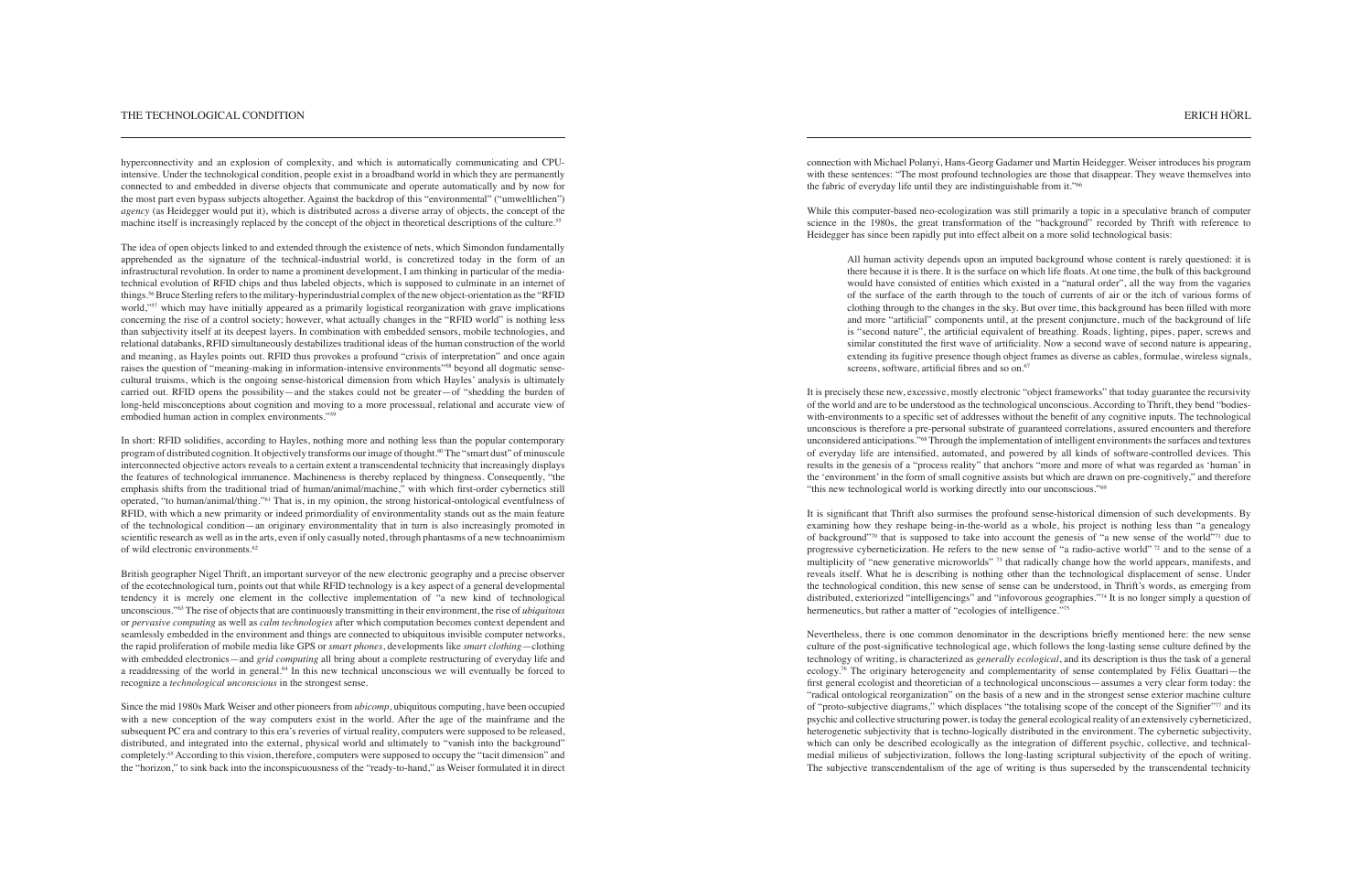1. A longer version of this text was originally published as the introduction to the anthology *Die technologische Bedingung. Beiträge zur Beschreibung der technischen Welt*, ed. Erich Hörl (Berlin: Suhrkamp, 2011), 7-53. This English translation comprises the first two sections of the longer text. The third and last section, which is not included here, contextualizes and discusses the various essays that are included in the book (original contributions by Dirk Baecker, Jean-Hugues Barthélémy, Massimo De Carolis, Alexander Galloway, Mark B. N. Hansen, N. Katherine Hayles, Nicole C. Karafyllis, Scott Lash, Jean-Luc Nancy, Frédéric Neyrat, Bernard Stiegler, Eugene Thacker and Gilbert Simondon). *Die technologische Bedingung*  seeks to reformulate the (media)technical question under neocybernetic conditions at the beginning of twenty-first century. As such, it is part of a three-volume project. It follows *Die Transformation des Humanen. Beiträge zur Kulturgeschichte der Kybernetik*, ed. by Michael Hagner and Erich Hörl (Frankfurt/Main 2008: Suhrkamp) and it will be followed soon by *On General Ecology. The New Ecological Paradigm in the Neocybernetic Era*, ed. by Erich Hörl. 2. Martin Heidegger, *Discourse on Thinking*, trans. John M. Anderson and E. Hans Freund (New York: Harper & Row, 1966), 55.

12. I have defined the concept of the history of sense more precisely in my essay "The Artificial Intelligence of Sense: The History of Sense and Technology after Jean-Luc Nancy (By Way of Gilbert Simondon)," trans. Arne De Boever, *Parrhesia*  $17(2013)$ ; 11-24

3. Martin Heidegger, "The Eternal Recurrence of the Same and the Will to Power," *Nietzsche III*, ed. David Farrell Krell (New York: Harper & Row, 1987), 178, 181.

- 4. Heidegger, *Discourse on Thinking*, 53.
- 5. Ibid.
- 6. Ibid., 55.
- 8. Ibid., 41.

7. Martin Heidegger, *What Is a Thing?*, trans. W. B. Barton Jr. and Vera Deutsch (Chicago: Henry Regnery, 1967), 40.

9. This was formulated in connection with Jean-Luc Nancy's outline of the history of sense. See Jean-Luc Nancy,"The Forgetting of Philosophy," *The Gravity of Thought*, trans. François Raffoul and Gregory Recco (Atlantic Highlands, NJ: Humanities Press, 1977), 22.

10. See Claude E. Shannon, "A Mathematical Theory of Communication," *The Bell System Technical Journal* 27.3 (1948), 379.

11. Cybernetics is understood in this depth, for example, in Tiqqun,"The Cybernetic Hypothesis," *Tiqqun* 2 (2001) <cybernet. jottit.com>.

#### THE TECHNOLOGICAL CONDITION

of an ecotechnological process culture, which already grounds our present-day experience. It is nevertheless the vanishing point of the "phenomenal growth of a computer-aided subjectivity"78 already acknowledged by Guattari, with which a technological model of subjectivization and of the unconscious ultimately prevails as a result of the combination of information technologies and cognitive capitalism. In his discussion of this transformation in the history of sense Guattari emphasizes that the unconscious can be understood not in the traditional psychoanalytic framework derived from the culture of writing or as a matter of intrapsychic entities or linguistic signifiers, but rather only as assemblages of different semiotic and pragmatic dimensions that come from the most diverse, existential, media-technologically saturated territories.<sup>79</sup>

> 13. The concept of "ecotechnology" was developed in connection with Nancy's speech about "écotechnie," with which he described the general "becoming-technology of the world" and the "technological-becoming of Being or its finish." Jean-Luc Nancy, "War, Right, Sovereignty—Techne," *Being Singular Plural*, trans. Robert D. Richardson and Anne E. O'Byrne (Stanford: Stanford University Press, 2000), 129-142. For object-historical reasons, which will be revealed primarily in the second part of this introduction, I use this concept to focus on the merging of ecology and technology, which Nancy does not thematize.

> 14. Hans Ulrich Gumbrecht, *Production of Presence: What Meaning Cannot Convey* (Stanford: Stanford University Press, 2004), 19-20. On the opposition between "meaning culture" and "presence culture," see 78-90. 15. Ibid., 21.

> 16. On Husserl's critique of technology and its displacement of sense as well as my revaluation of his formulation and its diagnostic background, see Erich Hörl, "Die technologische Sinnverschiebung. Über die Metamorphose des Sinns und die große Transformation der Maschine," *Medien denken. Von der Bewegung des Begrifft zu den bewegten Bildern*, ed. Lorenz EngelI, Jiri Bystricky, Katerina Krtilova (Bielefeld: Transcript, 2010), 17-35. 17. Gilbert Simondon, *Du mode d'existence des objets techniques* (Paris: Aubier, 2005), 101. 18. On the alphabetical background of the transcendental subject, see Bernard Stiegler, *Taking Care of Youth and the Generations*, trans. Stephen Barker (Stanford: Stanford University Press, 2010), 23-30. In his famous essay on "The Origin of Geometry" in *The Crisis of European Sciences*, Husserl conceived of the transcendental subject as a "reading" subject who extracts living sense from dead forms and can thus "reactivate the self-evidence" that is stored in writing. See Edmund Husserl, *The Crisis of European Sciences and Transcendental Phenomenology: An Introduction to Phenomenological Philosophy*, trans. David Carr (Evanston: Northwestern University Press, 1970), 361-362. Wolfgang Iser redefined the reading subject as thoroughly phenomenological: *Der Akt des Lesens* (Paderborn and Munich, 1984). On cinematographic transcendentalism, see Bernard Stiegler, *Technics and Time 3: Cinematic Time and the Question of Malaise*, trans. Stephen Barker (Stanford: Stanford University Press, 2011), 35-78; Lev Manovich's *Language of New Media* (Cambridge, MA, 2001) is also relevant, as it is aggressively oriented around cinematography and, by his own account, seeks to decipher the language of new media through the conceptual lens of film theory and history. On the other hand, Mark B. N. Hansen emphasizes from the perspective of newer and more CPU-intensive networked media technologies the coming "*noncinematic* principles for

Nevertheless, the general ecology encompasses the intertwining of individual-mental, collective-social, and environmental processes that are consistently reconfigured in the era of the technological condition through a technical outside and thus become recognizable and readable as such for the first time in their originally integrated and metastable relationality. At its heart, the general-ecological question is about the relationship of subjectivity and exteriority, which is fundamentally renegotiated on a technological basis. Technology thereby traverses the immanence of the three interwoven ecological process cultures and integrates them into the new subjectivity and life form of ecotechnology. This constitutes the framework of the emerging concept of sense. It is basically incumbent upon us to elaborate and invent this sense more precisely as either hyperindustrially controlled or openly relational, which has already been the topic of arguments and debates for at least half a century and will be even more so in the near future. So much is certain, that the ecotechnological sense is our question and our horizon of care.

LEUPHANA UNIVERSITÄT L ÜNEBURG

# **NOTES**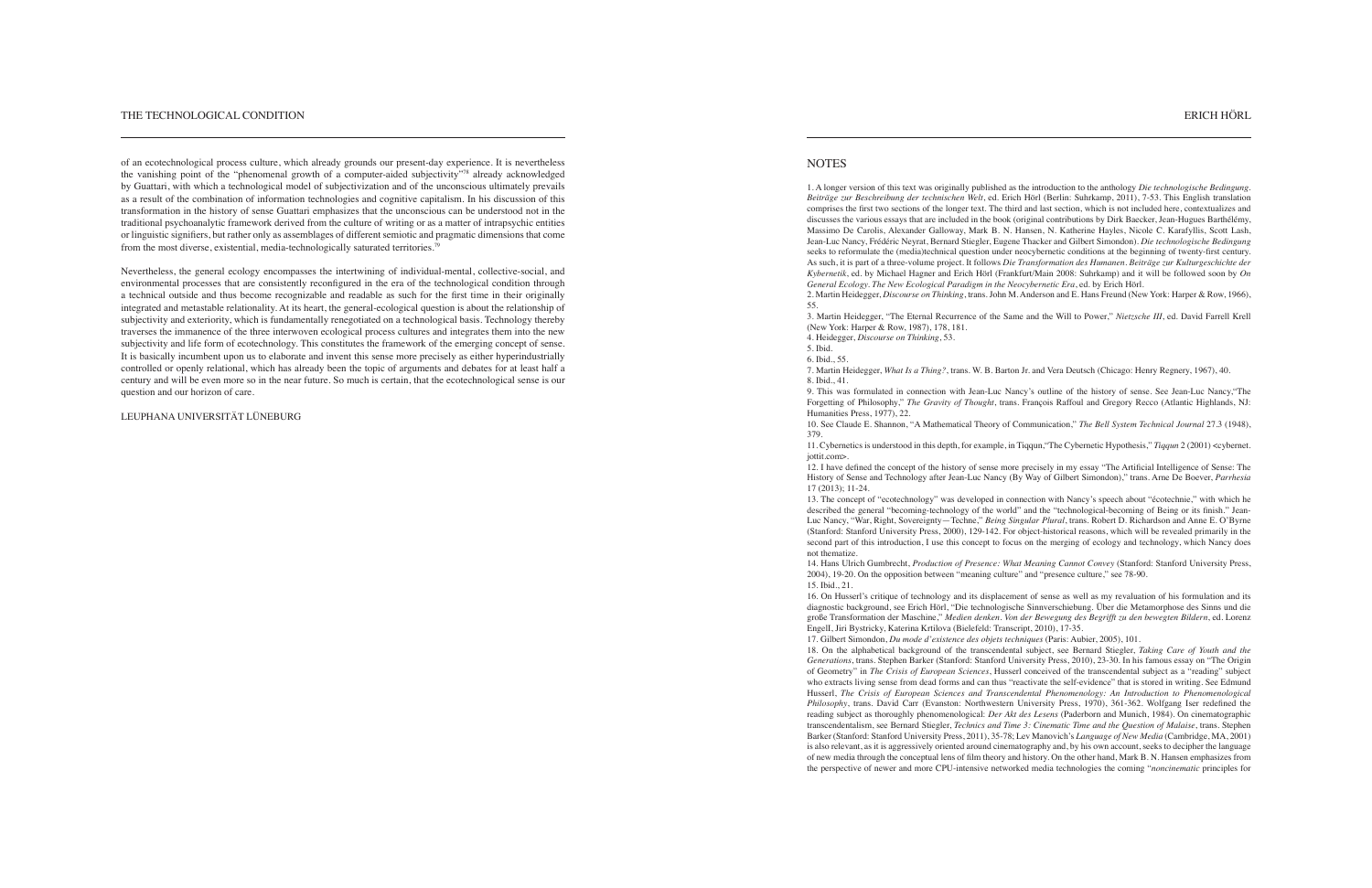### 40. Ibid., 246.

41. In this context, Kojève's speech about the end of history appears to be nothing more than a response to the great transformation in the history of sense. It only concerns the end of a particular sense culture of meaning that is fascinated with work and negativity, which Hegel already extensively described. If Kojève asserted the disappearance of "Man properly socalled," which supposedly also resulted in the end of work and all "action negating the given" as well as "the Subject *opposed* to the Object," then it is clearer today than ever before that all "action in the full sense of the term" is nowhere near exhausted. Alexandre Kojève, *Introduction to the Reading of Hegel: Lectures on the* Phenomenology of Spirit, ed. Allan Bloom, trans. James H. Nichols Jr. (Ithaca: Cornell University Press, 1980), 158-159. On the contrary: not only has a new form of action been approaching for quite some time—namely, technical activity, which was obscured by work for a long time and is now indelibly reshaping the sense of action or activity itself—but the opposition between subject and object, which was the guiding difference of the meaning culture (next to the difference between form and matter), is now being replaced by an ecotechnological reformulation of subjectivity.

42. Hans Blumenberg, *Wirklichkeiten, in denen wir leben* (Stuttgart: Reclam, 1996), 10. 43. Max Bense, "Literaturmetaphysik. Der Schriftsteller in der technischen Welt," *Ausgewählte Schriften Bd.3: Ästhetik und Texttheorie,* ed. Elisabeth Walther (Stuttgart: Metzler, 1998), 168. 44. Ibid.

45. Max Bense, "Technische Existenz," *Ausgewählte Schriften Bd.3: Ästhetik und Texttheorie,* ed. Elisabeth Walther (Stuttgart: Metzler, 1998), 124. There is a remarkable similarity between the theories of Bense and Simondon, which I will pursue elsewhere: he also emphasizes that the technical world is an "objectless world" that "cannot be objectively described," and therefore "classical categories of form and matter fail and functions and structures become apparent." See Bense, "Kunst in künstlicher Welt," *Ästhetik als Programm. Max Bense/Daten und Streuungen,* ed. Barbara Büscher, Hans-Christian von Herrmann, and Christoph Hoffmann (Berlin: Kaleidoskopien, 2004), 86. Twenty years after Bense, which was already deep in the cybernetic world, Hans Blumenberg clearly identified the discrepancy between the traditional language and meaning culture and the new technological world of things: "The sphere of technicity suffers from a language deficit, a category defect." See Blumenberg, "Einige Schwierigkeiten, eine Geistesgeschichte der Technik zu schreiben," *Geistesgeschichte der Technik,* ed. Alexander Schmitz and Bernd Stiegler (Frankfurt am Main: Suhrkamp, 2009), 27. 46. On the three natural states, see Serge Moscovici, *Essai sur l'histoire humaine de la nature* (Paris: Flammarion, 1977), 82-116. Xavier Guchet also proposed a new fourth nanotechnological natural state. See Guchet, "Nature and Artifact in Nanotechnologies," *HYLE–International Journal for Philosophy of Chemistry* 15.1 (2009): 5-14.

47. Moscovici, *Essai sur l'histoire humaine de la nature*, 82. 48. Ibid., 90.

- 49. Ibid., 97.
- 50. Ibid.
- 51. Ibid., 101.
- 52. Ibid., 103.

53. The central terminology of second-order cybernetics also emerged in direct connection with the ecologization of thought, which has intensified since 1968. For example, Bruce Clarke has pointed out the neo-cybernetic profiling of the concept of autopoiesis in the context of the debate over Lovelock's Gaia hypothesis in the *Whole Earth Catalog* and *CoEvolution Quarterly*. See Bruce Clarke, "Neocybernetics of Gaia: The Emergence of Second-Order Gaia Theory," *Gaia in Turmoil*: *Climate Change, Biodepletion, and Earth Ethics in an Age of Crisis*, ed. Eileen Christ and H. Bruce Rinker (Cambridge, MA: MIT Press, 2009), 293-314. See also Clarke, "Steps to an Ecology of Systems: *Whole Earth* and Systemic Holism," *Addressing Modernity: Social Systems Theory and U.S. Cultures*, ed. Hannes Bergthaller and Carsten Schinko (Amsterdam: Rodopi, 2011), 260-288.

54. See Nicholas Gane, Couze Venn, and Martin Hand, "Ubiquitous Surveillance: Interview with Katherine Hayles," *Theory, Culture & Society* 24.7-8 (2007): 349.

55. The object-centrism of theory construction that has become so conspicuous in recent years—the most prominent examples being Graham Harman's object-oriented philosophy, Michel Serres' quasi-objects, the agents and Dingpolitik of Bruno Latour's actor-network theory, Bernard Stiegler's theory of hyperindustrial temporal objects, and his most recently developed general pharmacology of the transitional object, all of which find their diagnostic evidence, impetus, and sometimes also the imaginary of their own theoretical efforts in the object—is presumably only a preliminary reworking and reflection of the fundamental technological reformation of our object relations under new media conditions. By now, however, there is also doubt about the descriptive power of the overloaded concept of the object at least in so far as it concerns the description of the present situation. See Mark B. N. Hansen, "Technics Beyond the Temporal Object", *New Formations*, no. 77, 2012, 44-62. 56. RFID is an acronym for *Radio Frequency ldentification.* For a precise description of the technical and institutional environment in which RFID was developed, which goes back to World War II and its immediate aftermath, see Christoph Rosol, "From Radar to Reader: On the Origin of RFID," *Aether: The Journal of Media Geography* 5 (2010): 37-49.

57. Bruce Sterling, *Shaping Things* (Cambridge, MA: MIT Press, 2005), 84-91.

experiential synthesis." Mark B. N. Hansen, "New Media," *Critical Terms for Media Studies*, ed. W. J. T. Mitchell and Mark B. N. Hansen (Chicago: University of Chicago Press, 2010), 183. For more on his more recent attempts to develop this new perspective under the heading of an original environmental condition, see Mark B. N. Hansen "Medien des 21. Jahrhunderts, technisches Empfinden und unsere originäre Umweltbedingung", *Die technologische Bedingung. Beiträge zur Beschreibung der technischen Welt*, ed. Erich Hörl (Berlin: Suhrkamp 2011), 365-409; "Engineering Pre-individual Potentiality: Technics, Transindividuation, and 21st Century Media", *SubStance* #129, Vol. 41, no. 3, 2012, 32-59.

#### 19. Hansen, "New Media," 181.

20. Alexander Galloway's description of the "anti-hermeneutic tendency" of networks encapsulates this contemporary sensecultural shift, as data are no longer read in the traditional cultural-technical sense of subjects, but rather they are cybernetically processed, scanned, rearranged, filtered, and interpolated. Agency is also distributed throughout the environment, so the subject is no longer the supervisory authority. See Alexander A. Galloway, "Networks," *Critical Terms for Media Studies,* ed. W. J. T. Mitchell and Mark B. N. Hansen (Chicago: University of Chicago Press, 2010), 290. See also Alexander A. Galloway and Eugene Thacker, *The Exploit: A Theory of Networks* (Minneapolis: University of Minnesota Press, 2007), 154-157. 21. Gilbert Simondon, *On the Mode of Existence of Technical Objects*, trans. Ninian Mellamphy (University of Western

Ontario, 1980), 2. Please note that this is a non-authorized translation, as there is no authorized translation of this text. 22. Ibid., 7. 23. Gumbrecht, *Production of Presence*, 33.

24. Simondon, *On the Mode of Existence of Technical Objects*, 4.

25. Simondon already mentioned the difference between closed and open objects in 1961. See Gilbert Simondon, "Psychosociologie de la technicité II," *Bulletin de l'École pratique de psychologie et de pédagogie* (1961): 232-236. On the question of the network, see Simondon, *Du mode d'existence des objets techniques,* 181f.

26. Dieter Mersch, *Posthermeneutik* (Berlin: Akademie, 2010).

27. Ibid., 14.

28. Ibid., 23.

29. Ibid., 30.

30. Jean-Luc Nancy, *A Finite Thinking*, ed. Simon Sparks (Stanford: Stanford University Press, 2003), 24. On the role of technology in Nancy's concept of sense, see Hörl, "The Artificial Intelligence of Sense."

31. Bernard Stiegler, *Technics and Time 1: The Fault of Epimetheus*, trans. Richard Beardsworth and George Collins (Stanford: Stanford University Press, 1998), 186. The theme of the first volume of *Technics and Time* is first and foremost the demonstration of the "défaut d'origine," of the originary default, of the faulty, missing and lacking origin, which constitutes the foundation of Stiegler's approach to technics.

32. This is precisely what Dieter Mersch turns away from when he writes that "in the epoch of the technological" the real, which for him is one of the names for the inaccessible and the indisposable, "is subtracted out of its computations, deleted from its projects" (330) in order to make the technological appear absolutely shocking. For Mersch, therefore, this exclusion seems to be the primary characteristic of the technological, while everything disruptive—everything that thwarts the attempt to handle the "other side of meaning" (331)—is connoted as non-technical and is classified on the anti-technical side. This simplistic image of technics is dogmatic and antiquated, as it obscures the pharmacological aspect of technics emphasized by Derrida and Stiegler and it fails to recognize that the rightfully incriminated denial, reduction, or indeed eradication of the inaccessible is more likely based on a problematic and accidental convergence of technical and non-technical powers, namely *technics and industry*, rather than technicity as such.

33. Hegel's system provided the most powerful representation of this sense-cultural formation, and Derrida outlined this formation in his Hegel lectures. See Jacques Derrida, "From Restricted to General Economy: A Hegelianism without Reserve," *Writing and Difference,* trans. Alan Bass (Chicago: University of Chicago Press, 1978), 251-277. Heidegger also clearly understood the sense culture of the working world, which is shown by many of his critical remarks on Ernst Jünger's *Arbeiter*. See Martin Heidegger, *Gesamtausgabe Band 90. Zu Ernst Jünger,* ed. Peter Trawny (Frankfurt am Main: Vittorio Klostermann, 2004), 39.

34. Simondon, *Du mode d'existence des objets techniques*, 246. See also Erich Hörl, "Das Arbeitslose der Technik. Zur Destruktion der Ergontologie und Ausarbeitung einer neuen technologischen Sinnkultur bei Heidegger und Simondon", *Prometheische Kultur. Wo kommen unsere Energien her?*, ed. Claus Leggewie, Ursula Renner, and Peter Risthaus (Paderborn: Fink, 2013), 111-136.

35. On the opposition between work and technical activity, worker and technician, community and society, see Gilbert Simondon, "Note complémentaire sur les conséquences de la notion de l'individuation", Gilbert Simondon, *L'individuation à la lumière des notions de forme et d'information* (Grenoble: Millon, 2005), 503-527.

36. Gilbert Simondon, *L'individuation à la lumière des notions de forme et d'information* (Grenoble: Millon, 2005), 39.

37. Ibid., 46.

38. Ibid., 51.

39. Simondon, *Du mode d'existence des objets techniques,* 245.